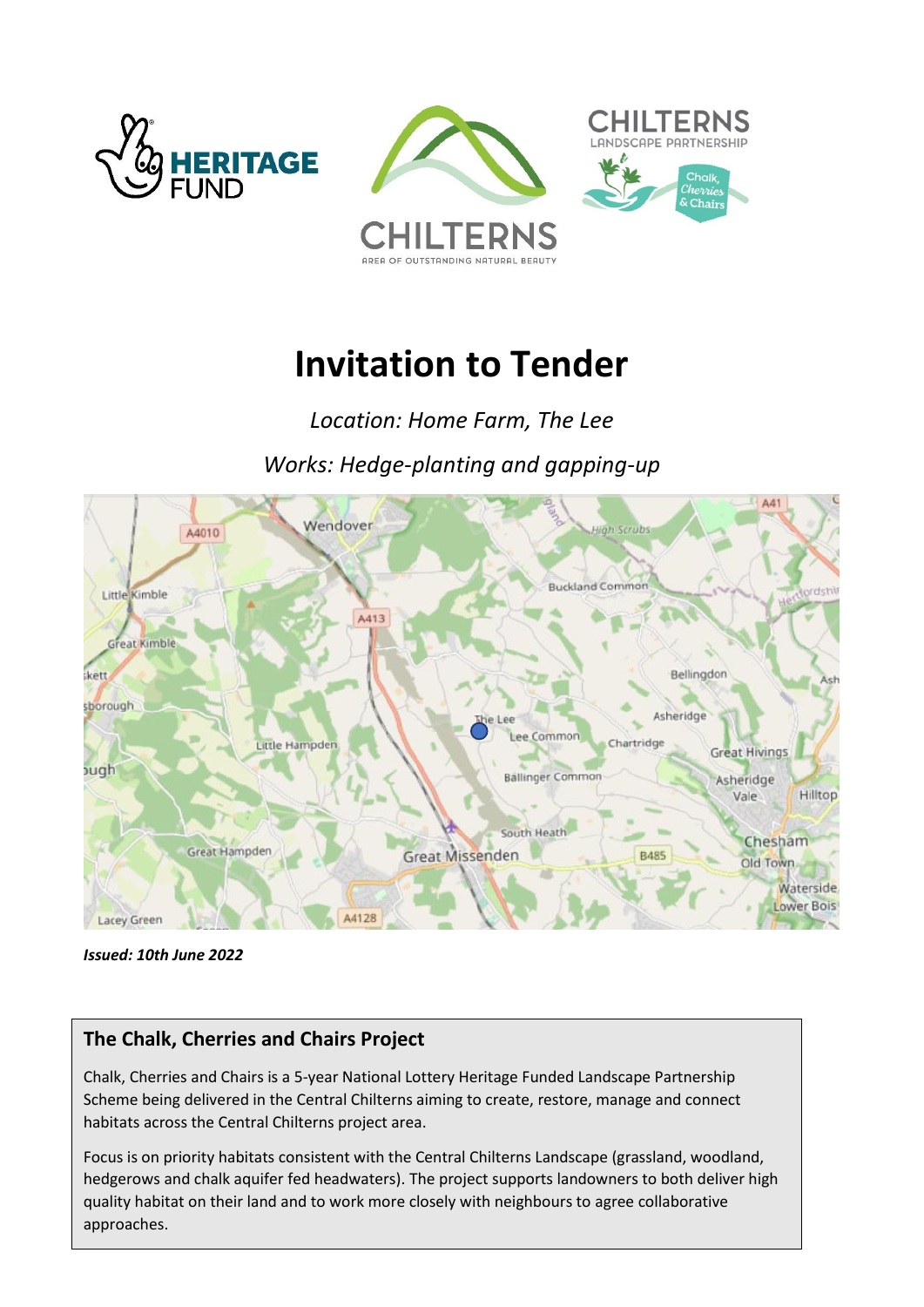The project team are seeking contractors to undertake hedge-planting and gapping up (a total of 921m) before the end of December 2022.



## **Summary of quantities**

| Hedge  | Total  | %   | Length of    |
|--------|--------|-----|--------------|
| number | length | gap | planting     |
|        | (m)    |     | required (m) |
| 1      | 310    | 10  | 31           |
| 2      | 450    | 100 | 450          |
| 3      | 135    | 100 | 135          |
| 4      | 190    | 10  | 19           |
| 5      | 279    | 9   | 25           |
| 6      | 266    | 10  | 27           |
| 7      | 116    | 10  | 12           |
| 8      | 292    | 5   | 15           |
| 9      | 171    | 10  | 17           |
| 10     | 367    | 7   | 26           |
| 11     | 239    | 10  | 24           |
| 12     | 176    | 10  | 18           |
| 13     | 350    | 30  | 105          |
| 14     | 168    | 10  | 17           |
| Total  |        |     | 921          |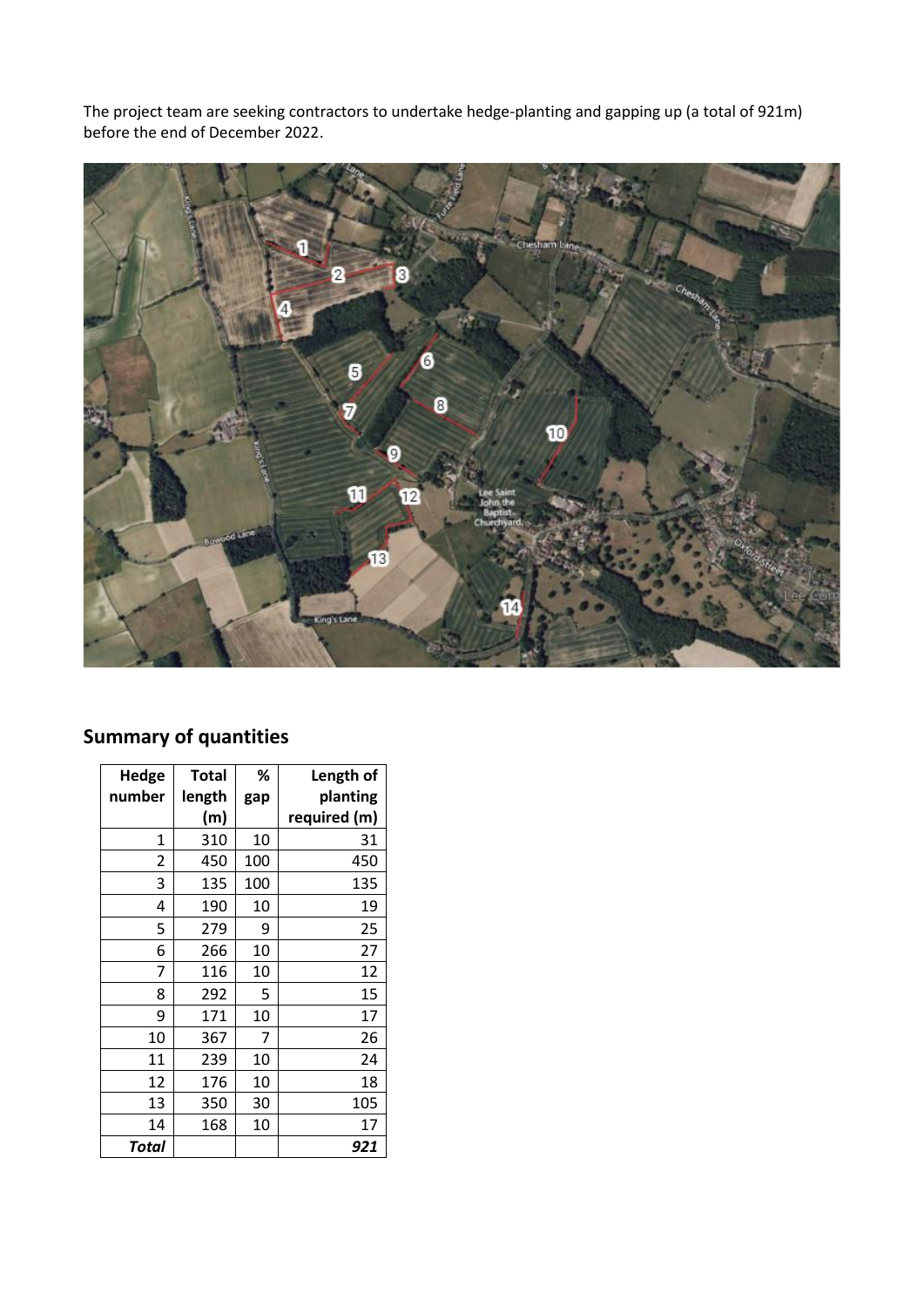#### **Specifications**

Prior to planting the sites should be prepared to minimise competition from other vegetation and provide good soil conditions, including an application of herbicide. The area prepared should be 1.5m wide. After planting another application of herbicide should be done (please separate out this cost).

The hedge planting and gapping up should be at a density of 6 per metre planted in a staggered double row 40cm apart, using 45-60 cm 2 year-old whips of local provenance. All whips should be staked and protected with a tree guard. Failures should be replaced in the following planting season (up to 20%).

The possible mix of hedging whips is as follows, to be finalised at a later date. They should be planted well mixed, not in blocks of the same species.

Hawthorn - 25% Field Maple - 15% Hazel - 15% Hornbeam - 5% Mountain Ash - 5% Wayfaring Tree - 10% Buckthorn - 5% Guelder Rose - 5% Spindle - 5% Dog Rose - 5% Wild Cherry - 5%

Every 30m a 60-90cm sapling should be planted that will be allowed to grow into standard tree. This should be placed in a larger tree guard to allow visibility during hedge cutting operations.

#### **Objectives and restrictions**

- Vehicle movements will be kept to a minimum. Access routes will be agreed with the project manager before work.
- The proposed method for planting and gapping up will be agreed before work.
- All staff will be suitably qualified and experienced for the work undertaken and will wear appropriate personal protective equipment.

### **Proposal**

Tenders will be evaluated on the basis of the following details:

- An understanding of the brief.
- A detailed breakdown of costs.
- A description of how the work will be a carried out.
- How ground conditions will be protected.
- Details of warranty.
- Summary of health and safety procedures.
- Details of insurance.
- Organisational and individual skills, knowledge and experience.
- Earliest potential start date.